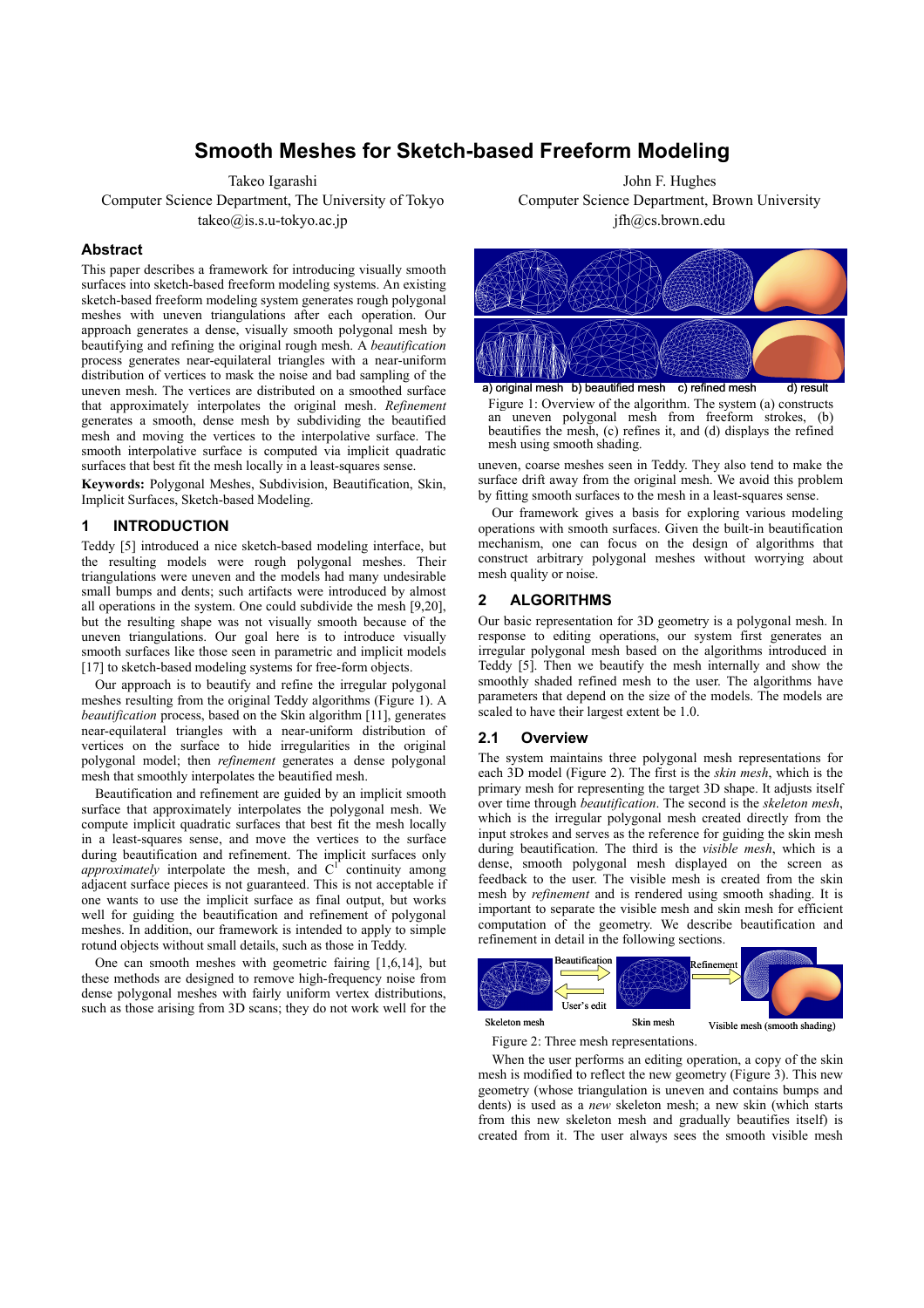obtained through refinement.

When a modeling task is finished, the system stores the skin mesh as output. The user can use the mesh as a lightweight polygonal model or as a control mesh for subdivision<sup>1</sup>, and can also store the visible mesh if a dense polygonal mesh is desired.



Figure 3: An editing sequence.

Edges along curves representing sharp ridges and creases are labeled as *sharp*. For example, the edges along the intersection loop resulting from a cut are labeled as sharp. We avoid blending surface normals of surrounding polygons at sharp edges so that smooth shading does not mask the sharp features. The Skin algorithm maintains the constraint that the sharp edges remain aligned along the curve [11].

# **2.2 Mesh Beautification**

Mesh beautification aims to generate a mesh with near-equilateral triangles and a near-uniform vertex distribution while preserving some original overall shape, including sharp edges. Our algorithm is based on the Skin algorithm [11]. The vertices of our skin mesh move as particles around the skeleton, repeatedly adjusting their position and connectivity. Each skin vertex is associated with the nearest point on the skeleton mesh (called the *tracking point*). The main difference between our representation and that of Skin is that while Skin generates a *distance surface* around the skeleton with a certain offset, our beautification process tries to generate a surface that approximately *interpolates* the original skeleton mesh. One can obtain similar results simply by setting the offset to zero, but in the original Skin algorithm this actually shrinks the mesh (Figure 4 top). The amount of shrinkage is small if the skeleton mesh is dense, but is still problematic because the shrinkage accumulates through repeated edit-beautification cycles. This also occurs in other topological fairing techniques [7,16] because they insert new vertices on the existing polygonal surface.



Figure 4: Shrinking effect. If Skin particles stay on the skeleton mesh, the resulting mesh gets smaller than the original (left). To prevent shrinking, the particles must move along an interpolative smooth surface (right).

To address this issue, we move the Skin particles along a smooth surface that approximately interpolates the skeleton mesh (Figure 4 bottom); we describe this surface in the next section.

#### **2.2.1. Implicit quadratic surfaces**

The many algorithms for creating interpolative parametric surfaces generally exhibit some artifacts due to the lack of global continuity [10]. Global optimization techniques can generate beautiful surfaces, but they are generally very slow [12]. Variational surfaces, represented by radial basis functions, are also globally (generically) smooth surfaces [17], but it is difficult to maintain a particular topology with them, and they sometimes exhibit unintuitive oscillations. Our approach is to compute implicit quadratic surfaces that best fit the mesh locally in a least-squares sense. This quadratic representation effectively eliminates small bumps and dents because of its limited degrees of freedom, and the least-squares fitting to neighboring vertices generates an aesthetically pleasing smooth surface from a coarse polyhedron.

Levin's approach [8] also uses least-squares fitting, but it locally computes a parametric surface while we locally fit implicit surfaces in 3D space (which makes it possible to fit shapes like ellipsoids perfectly). His approach also requires repeatedly solving a minimization problem when computing multiple positions on a surface. This would be prohibitively expensive when moving the skin vertices on the surface. On the other hand, the approach avoids the shrinkage problem mentioned above.

The implicit quadratic surface is computed for each skeleton vertex using nearby vertices as fitting targets. The quadratic function is formulated as

$$
f(p) = f(x, y, z) = Ax^2 + By^2 + Cz^2 + Dxy + Eyz + Fzx + Gx + Hy + Iz + J,
$$

and the surface is implicitly defined as  $f(p)=0$ . We use the nearest 13 vertices around the vertex (including the vertex itself) as targets for fitting.<sup>2</sup> These are collected by a local search around the target vertex, which stops at edges labeled as sharp (Figure 5 left). To establish an orientation and to increase robustness, we also include extra low-weight constraints in the computation. These are obtained by moving each vertex in the direction of its temporary normal (the average of the surrounding polygon normals) with predefined offsets  $(\pm 0.05 \text{ units})$ . The system tries to fit the surface so that  $f(p)$  becomes 0 at the target vertices, 1 at outside constraints, and –1 at inside constraints (Figure 5 right). Constraints are given smaller weights (0.01).



Figure 5: Targets and extra constraints for least-squares fitting. Red points indicate target vertices and the green surface represents the resulting implicit quadratic surface (left). We use 13 target vertices and additional in and out constraints (right).

The objective function for the least-square fitting is formulated as





<sup>&</sup>lt;sup>2</sup> In a near-equilateral mesh, they are the vertices of the six triangles around the center and those of the six triangles around them.

<sup>&</sup>lt;sup>1</sup> The result of subdivision is slightly smaller than the visible mesh. For more accurate results, one can optimize the control mesh so that the result of subdivision faithfully matches the visible mesh [3].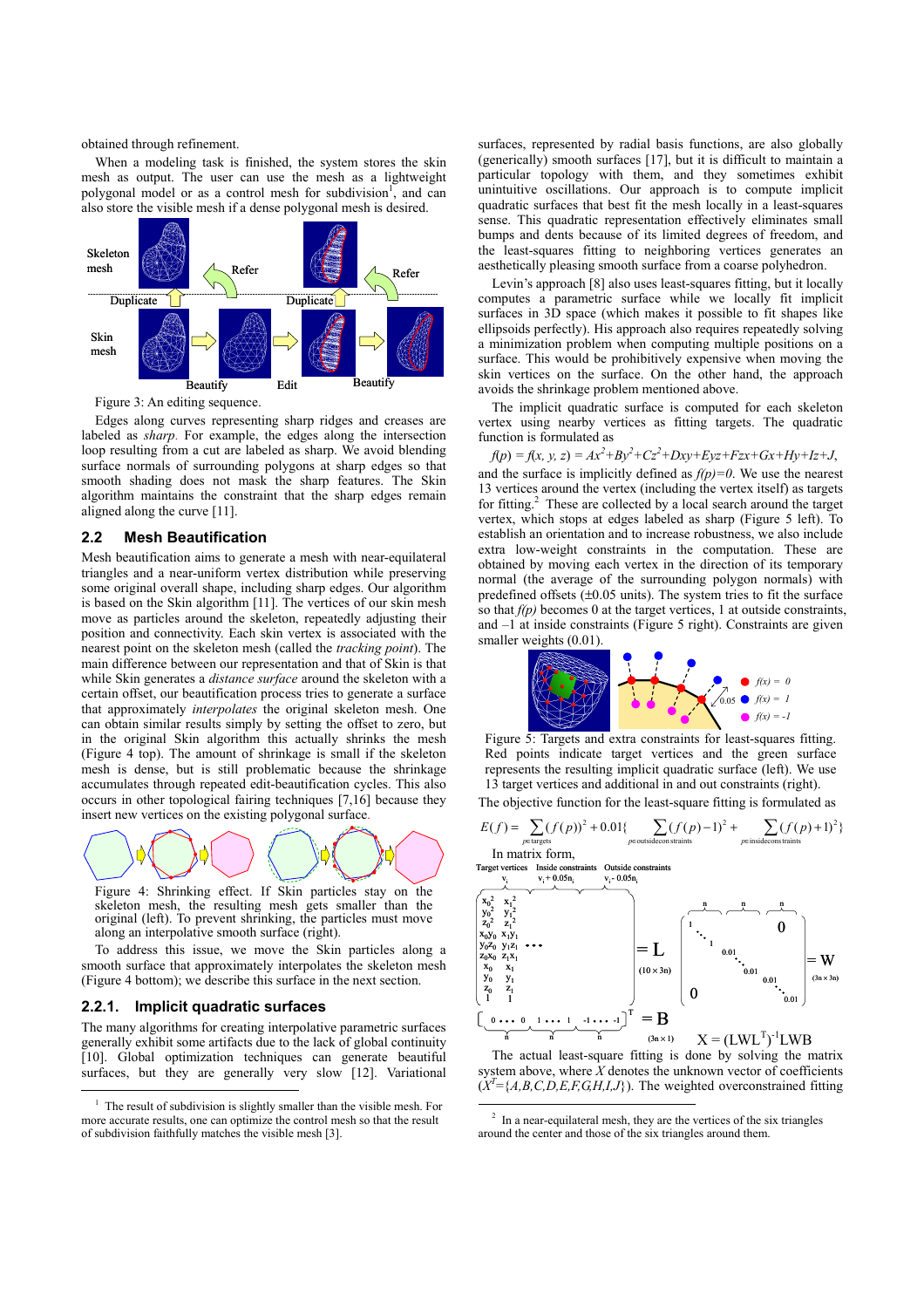problem is  $WL^{t} X = WB$ ; multiplying by L on both sides leads to a solvable system. Such a system is solved once per vertex of the mesh.

Once we have the quadratic function for each skeleton vertex, we compute the target position for each skin vertex based on its tracking point on the skeleton mesh. If the tracking point is at a vertex, we simply use the quadratic function associated with the vertex. If the tracking point is at an edge, we compute the target position using each of the two quadratic functions associated with the edge's end points and linearly interpolate them according to the position on the edge. Similarly, the system uses quadratic functions associated with the three corners when the tracking point is on a triangle. To compute the position on the implicit quadratic surface, we apply a simple Newton's method three times, using the tracking point as initial value. This works reasonably well because the initial value is already close to the solution. For vertices lying on a sharp edge, we compute two implicit quadratic surfaces, and then move the vertex to one surface and then to the other in sequence using Newton's method.



Figure 6: Comparison of various interpolations. The original mesh is subdivided twice and the vertices are moved to the surface defined by each interpolation scheme. Figures are rendered using smooth shading.

Figure 6 demonstrates the advantages of our approach. Local parametric interpolation (PN triangles [18]) and interpolative subdivision (butterfly subdivision [20]) exhibit small dents near the ridge that topological fairing techniques [7,16] cannot hide. Interpolation using radial basis functions [17] and our quadratic fitting both efficiently recover the smooth surface. An alternative solution to the problems arising in this example is to control the meshing so that edges are aligned to ridges; then silhouette problems are not so evident [19]. But this is difficult to do in general, and is in conflict with the behavior of skin.



triangles subdivision basis fitting

Figure 7: Comparison of various interpolations for the original mesh. This figure is generated in the same way as Figure 6. Existing schemes interpolate the original mesh *exactly*, which inevitably amplifies the small noise in the original mesh.

The piecewise quadratic surface approach may be unsuitable for some applications because of its approximating nature, but it works well for our purpose for several reasons. First, it generates a smooth surface from an uneven mesh with small bumps and dents; other methods are deliberately sensitive to these irregularities (Figure 7). Second, it is reasonably fast for interactive operation. Third, the implicit representation lets us move particles to the desired surface quickly, which can be difficult when using an interpolative subdivision scheme [6,9,20].

# **2.2.2. Computation of target edge length**

The skin algorithm requires a target edge length for guiding the remeshing process; edges should be shorter at high-curvature regions and longer at low-curvature regions. A typical approach to computing surface curvature is to use the immediate neighbors of each vertex [13,15,16], but this can be unstable when applied to uneven meshes. We therefore use the implicit quadratic surface described in the previous section to compute the local curvature. The curvature for a skeleton vertex *p* is computed as follows. We compute the Hessian matrix  $Hf(p)$  – the array of all second partial derivatives of  $f$  – and then the eigenvalues of

$$
A = \begin{bmatrix} b_i' H f(p) b_i & b_i' H f(p) b_2 \\ b_2' H f(p) b_1 & b_2' H f(p) b_2 \end{bmatrix}
$$

where  ${b_1, b_2}$  is an arbitrary orthonormal basis for the tangent plane at p. The principal curvature  $k_m$  is then  $e_1 / ||\nabla f(p)||$  where *e*1 denotes the larger eigenvalue of *A* [2, 4]. For vertices along a sharp curve, we use the curvature of the curve. Given  $k_m$ , we set the target edge length to  $0.8/ k_m$ . To prevent excessively long or short edges, we clamp to a minimum and maximum edge length $3$ .

This procedure determines the desired target edge length for each vertex, but these values may not be appropriate from a more global point of view. Figure 8 illustrates the problem. The low-curvature point *v* suggests a long edge length, but the long edges at *v* fail to represent the high curvature region *near v*. To prevent this, we impose the following constraint to the target edge length, using *L*(*p*) to denote the target edge length at vertex *p*: "For every vertex *u* whose distance to a vertex *v* is smaller than  $L(v)$ ,  $L(u)$  must be equal to or larger than  $L(v)$ ." To satisfy the constraint, the system searches the neigbors *U* of each vertex *v* and sets  $L(v)$ to max  $(L(u), |v-u|)$  if  $L(u) \le L(v)$  and  $u \in U$ . We use mesh distance as the measure of distance between vertices.



Figure 8: Postprocessing for target edge length.

## **2.3 Mesh Refinement**

Mesh refinement generates a dense, smooth polygonal mesh from the skin mesh as feedback for the user. To do this, we subdivide the skin mesh, and then move the vertices to the quadratic surfaces fitted to the skin mesh. One can obtain smoother surfaces by applying the refinement process repeatedly, but we found that a single refinement generates visually satisfying results as feedback during editing operations.

# **3 IMPLEMENTATION AND RESULTS**

We are developing a prototype modeling system based on our surface representation. The system uses a sketching interface like Teddy's, with some experimental smooth-surface editing operations such as filleting, creasing, and smoothly merging separate meshes (Figure 9). Filleting smooths the sharp corners

<sup>&</sup>lt;sup>3</sup> The minimum edge length is set to 0.03 and the maximum to 0.3 in the current implementation. In the future we hope to find a way to compute these lengths from properties of the overall shape.